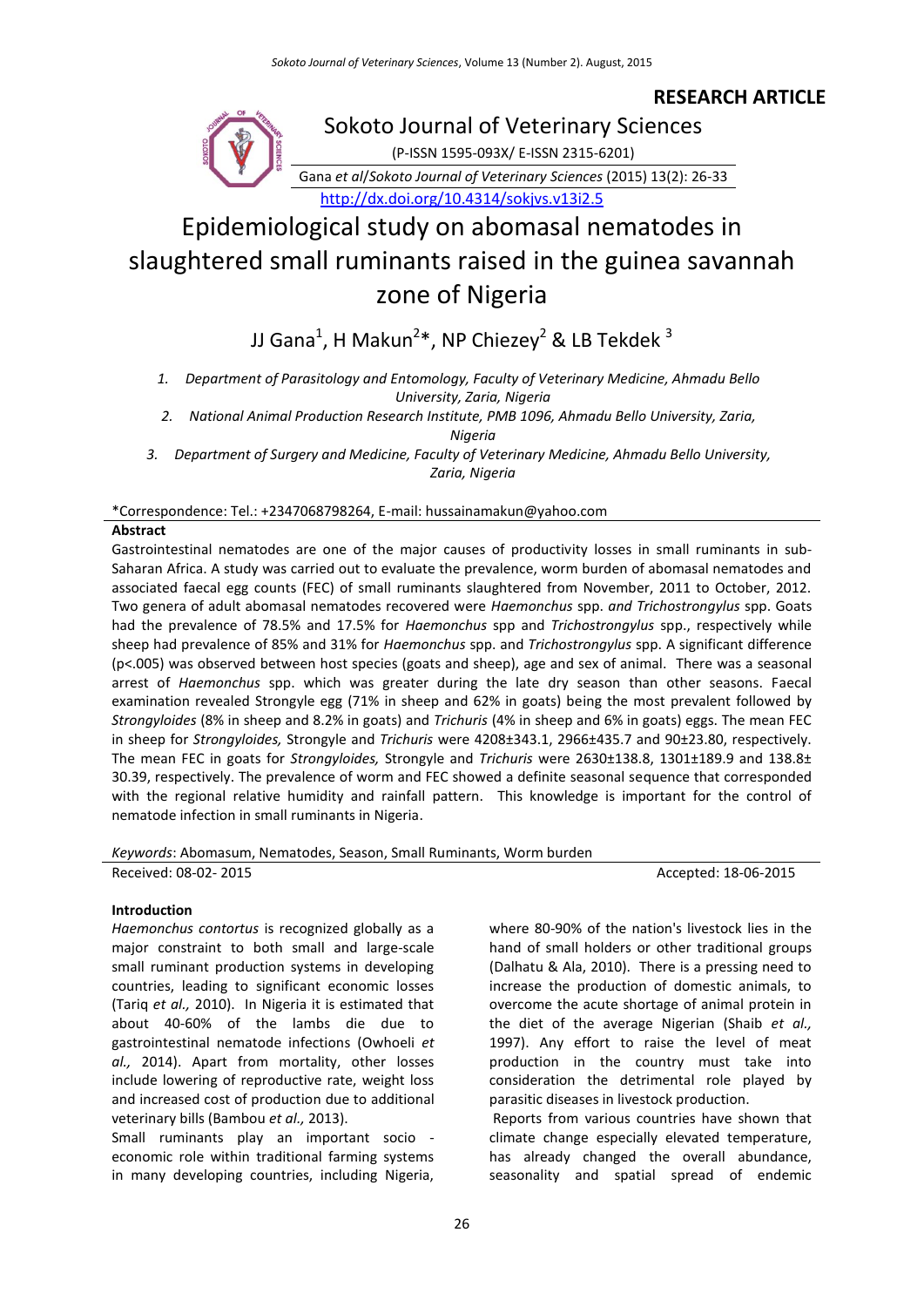helminths (Singla, 1995; [Van Dijk](http://rstb.royalsocietypublishing.org/content/365/1554/2853.full#ref-64) *et al.,* 2010). This has obvious implications for sheep and goat producers, policy-makers and raises the need for improved diagnosis and early detection of livestock parasitic disease. Also there is great need to increase awareness and preparedness to deal with disease patterns that are changing. Host factors such as age, breed, nutrition, physiological state and presence or absence of inter-current infections also influence the incidence rate and severity of infection with GI nematodes (Wadhawa *et al.,* 2011; Roeber *et al.,* 2013). Epidemiological knowledge is crucial to the development of a comprehensive and sustainable strategy for controlling gastrointestinal nematode infections in sheep and goats in the different agro-ecological zones and management systems.

The present study was therefore aimed at determining the current status of abomasal nematodes of slaughtered goats and sheep raised under savannah climate zone of environment in North West Nigeria.

# **Materials and methods**

#### *Study area*

The study was carried out in Savannah zone of North western Nigeria from November 2011 to October 2012. The zone is characterised by a tropical climate having two main seasons i.e. a rainy season (May to October) and a dry season (November to April). The monthly mean temperature records show a range from 13.8 to  $37.1^{\circ}$ C and an average annual rainfall of 1417.3 mm (Ati *et al.,* 2009). The sheep breed available at the Dogarawa slaughter slab located in the study area were mostly the Yankasa while the goats were mostly of the Red Sokoto breed. These were bought by butchers from Zaria town, the adjoining peri-urban areas and surrounding villages. The small ruminant management system in these areas vary from free range grazing with little or no supplementation to tethering during the cropping season (April – November); while roaming freely during the dry season. Although this system of management is cheap and less labour intensive, it is characterized by low productivity and high losses due to accidents, diseases and theft (Baah *et al.,* 2012). For the purpose of conducting the study and the subsequent analysis, the calendar months in the year were divided into four seasons. These were early dry (November, December and January), late dry (February, March and April), early rain (May, June and July) and late rain (August, September and October) seasons

# *Study design and sample size*

A cross-sectional type of study was undertaken. The sample size required for the study was calculated according to the formula given by Thrusfield (2005) using 95% level of confidence and expected prevalence rate of 89.1% (Chiezey, 2005). Finally, 100 sheep and 200 goats were included as sample size and simple random sampling strategy was used to select individual animals. In the study area because of the high premium on sheep they are rarely slaughter outside festive season. The abomasums and corresponding faecal samples of the same animals were collected from each of 100 sheep and 200 goats. The age of the animals were estimated by their dentition (Abegaz and Awgichew 2009) and sexes determined by their genitalia. For this study, animals less than two years were considered to be young while those above two were considered to be adult. Twenty to thirty samples for both sheep and goats were randomly collected per month over a period of 12 months.

# *Sample collection and examination*

Worm Recovery: Following slaughter and evisceration, the abomasums were ligated with a string and separated from omasum and duodenum to avoid leakage and mixing of contents. Each abomasum was collected into a labelled polythene bag within 10 minutes of evisceration and transported to the Helminthology laboratory in the Department of Veterinary Parasitology and Entomology, Ahmadu Bello University (ABU), Zaria immediately for examination. Worm collection, identification and counting were made in accordance with procedures and techniques described by Rober *et al.* (2013). The recovery of immature stages of *H. contortus* from the mucosa of the abomasum of sheep and goats was performed, using the digestion technique (Bambou *et al.,* 2013).

Faecal samples collection and analysis: Faecal samples were collected directly from the rectum of the animals using clean disposable polythene gloves. The nematode eggs present were identified in general terms as strongylid eggs, except for the eggs of *Strongyloides* and *Trichuris* species; using the keys given by Roeber *et al. (*2013). The faecal egg counts per gram were determined by the modified McMaster techniques using saturated solution of sodium chloride as the floating medium (Bambou *et al.,* 2013).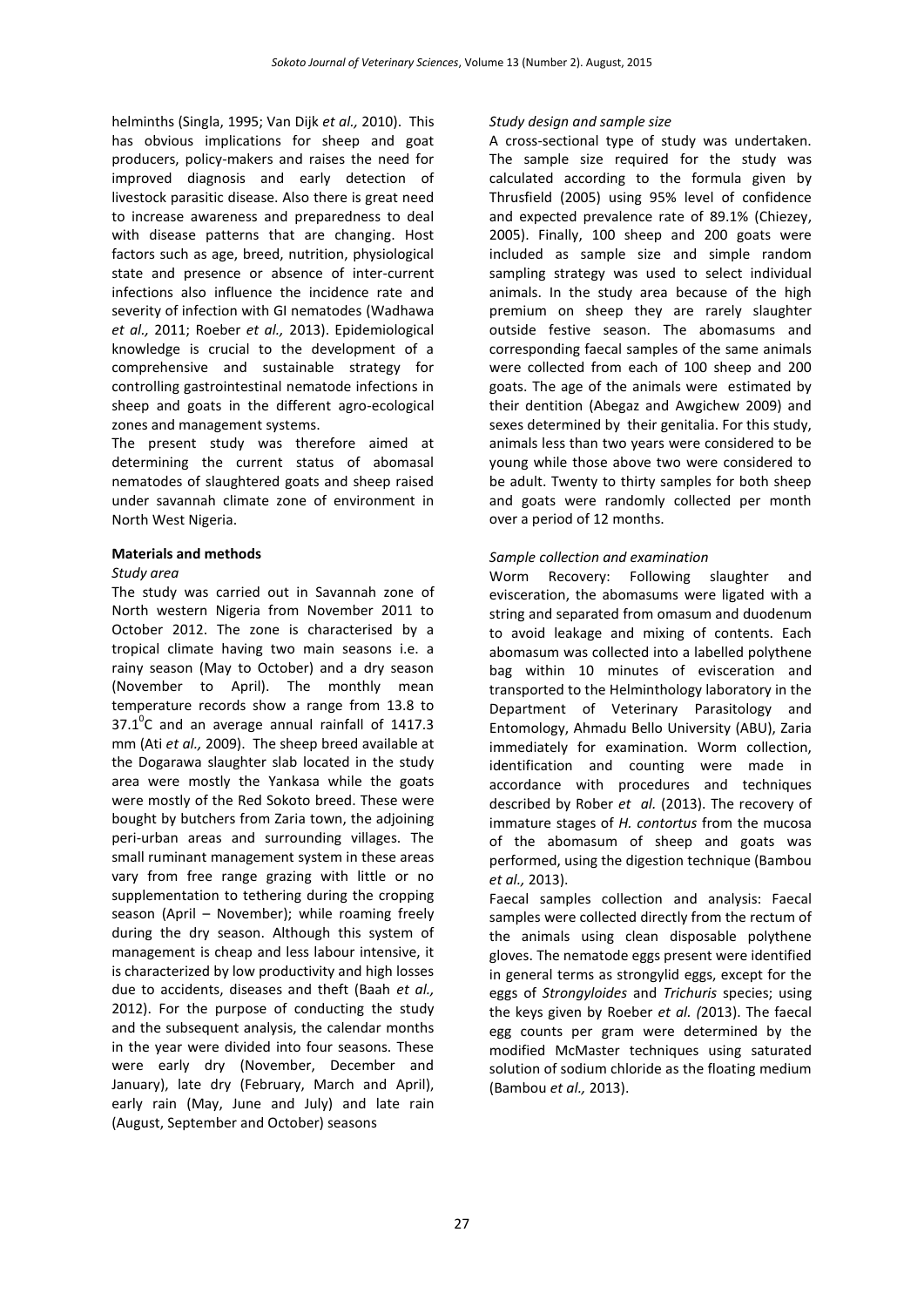#### *Meteorological data*

Daily data on minimum and maximum temperature, rainfall and relative humidity were obtained from the Meteorological station located in the College of Aviation, Zaria. The monthly averages for each weather factor were then calculated.

#### *Data analysis*

The data obtained were organized into tables. Data obtained for egg and adult counts were expressed as mean ± SEM. They were further subjected to t-test and analysis of variance (ANOVA) followed by Tukey's post hoc test where necessary. Chi- square analysis was also used to test for association between the presence of helminth eggs and adult worms and variables like sex, age, species and seasons of the year. Value of P< 0.05 was considered significant. GraphPad (2015) prism version 4.0 was used to analyze the data.

#### **Results**

The abomasums of 200 goats and 100 of sheep were examined. This revealed the presence of two different genera of nematodes (Table 1). Goats and sheep had the prevalence of 78.5 and 85% for *Haemonchus* spp., respectively while for *Trichostrongylus* spp. were 17.5 and 31 % respectively. *Haemonchus* spp. worm burden was significantly (p<0.05) higher in sheep than goats. Considering sex and age of small ruminants, female animals had higher prevalence and worm burden than males; while adult small ruminants had higher prevalence and worm burdens than young.

The results of weather data and *Haemonchus* worm burden are shown Figures 1, 2 & 3. The highest *Haemonchus* worm burdens were

recorded in the month of September when the mean temperature, mean relative humidity and total rainfall were  $24.9^{\circ}$ C, 81.1% and 224.1mm, respectively. The least were recorded in the month of January when the mean temperature, mean relative humidity and total rainfall were 22.1 $^{\circ}$ C, 27.6% and 0.0 mm, respectively.

The seasonal variations of the mean worm counts revealed that the mean worm counts of *Haemonchus* spp. was high during early rain and attained the peak during late rainy season in both sheep and goats (Figure 4). The mean worm count was statistically significant between the late rain and other seasons (P<0.05) (Figure 5). The mean worm counts of *Trichostrongylus* spp. were in very low numbers but higher in goats during late rain season.

The monthly recovery of total number of adult *Haemonchus* spp. count and its inhibited larvae  $(L<sub>4</sub>)$  are shown in Table 2. The overall contribution of the mucosal larvae to total worm burden of *H. contortus* in small ruminants was 1.1% with a statistical difference (P<0.05) between mean adult *Haemonchus* counts and inhibited larvae. The contribution of arrested development in the population of the *Haemonchus* began to appear in November, December, January, February, March, April, September and October.

A total of 200 faecal samples of goats and 100 sheep examination revealed the presence of three different nematode egg types (Table 3). Goats had the prevalence of 62, 8.5 and 6% for strongyle egg, *Strongyloides* and *Trichuris* eggs, respectively while sheep had 71, 8 and 4% for strongyle egg, *Strongyloides* and *Trichuris* eggs, respectively. Faecal egg counts per gram of faeces showed the same trend irrespective of the species, sex and age of the small ruminants.

| Helminths spp.                       | Prevalence (%)   | Mean worm                     | counts | Prevalence (%)  | Mean worm                |
|--------------------------------------|------------------|-------------------------------|--------|-----------------|--------------------------|
|                                      |                  |                               |        |                 | Counts                   |
| <b>By Species</b>                    | Goats (n=200)    |                               |        | Sheep $(n=100)$ |                          |
|                                      |                  | Mean ±SEM                     |        |                 | Mean ±SEM                |
| Haemonchus spp Trichostrongylus spp. | 157(78.5)        | $60.83 \pm 5.88$ <sup>a</sup> |        | 85(85)          | 145.6±68.99 <sup>b</sup> |
| By sex                               | 35(17.5)         | 29.56±8.96                    |        | 31(31)          | $16.61 \pm 3.68$         |
|                                      | Male (n=225)     |                               |        | Female $(n=75)$ |                          |
| Haemonchus spp.                      | 173(76.9)        | $63.14\pm6.47$ <sup>a</sup>   |        | 65(86.7)        | $166.4\pm63.19^{b}$      |
| Trichostrongylus spp.                | 60(26.7)         | 19.46±5.50                    |        | 21(28)          | $20.62 \pm 6.13$         |
| By age                               | Young( $n=140$ ) |                               |        | Adults(n=160)   |                          |
|                                      | (>2years)        |                               |        | (<2years)       |                          |
| Haemonchus spp.                      | 108(77.1)        | 79.13±9.16                    |        | 130(81.3)       |                          |
|                                      |                  |                               |        |                 | 102.6±32.16              |
| Trichostrongylus spp.                | 31(22.1)         | 26.45±7.41                    |        | 41(25.6)        | 26.83±7.90               |

**Table 1**: Specie, sex and age prevalence and mean counts of adult abomasal helminths recovered from small ruminants

Means with different superscripts within the same row are statistically significant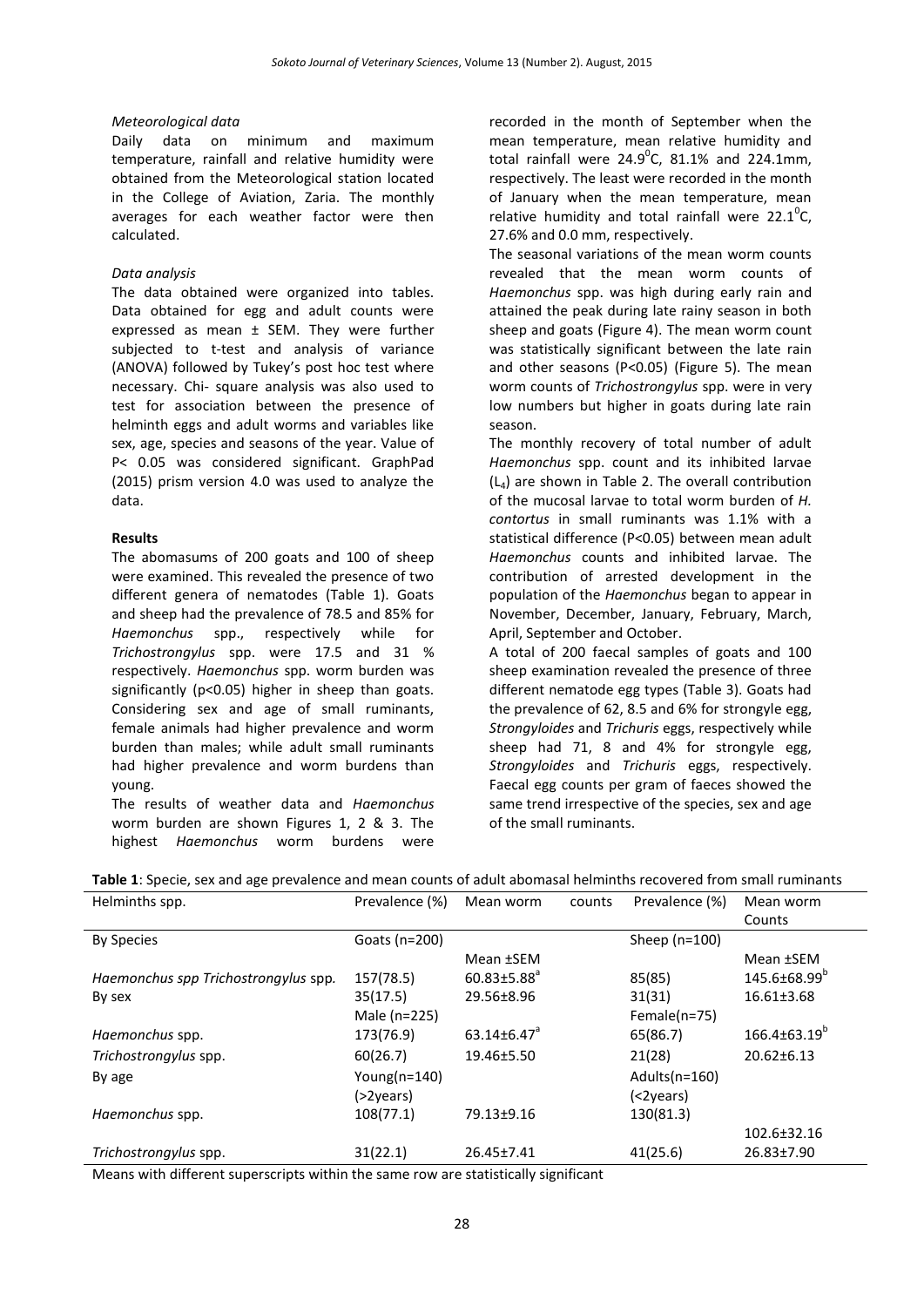| <b>Table 2:</b> Monthly recovery of total number of adult <i>Haemonchus</i> spp counts and its inhibited larvae ( $L_4$ ) in |  |
|------------------------------------------------------------------------------------------------------------------------------|--|
| Dogarawa slaughter slab in Zaria, north western Nigeria                                                                      |  |

| <b>Months</b> | Total number of                 | Total number            | Specific (%) contribution of $L_4$ to |
|---------------|---------------------------------|-------------------------|---------------------------------------|
|               | adult <i>Haemonchus</i> spp (%) | of inhibited larvae (%) | adult                                 |
| November      | 727 (3.3)                       | 1(0.4)                  | 0.1                                   |
| December      | 1233 (5.6)                      | 17(7.3)                 | 1.4                                   |
| January       | 298(1.4)                        | 21(9.0)                 | 6.6                                   |
| February      | 353(1.6)                        | 46 (19.7)               | 11.5                                  |
| March         | 385(1.8)                        | 23(9.8)                 | 4.6                                   |
| April         | 782 (3.6)                       | 4(1.7)                  | 0.5                                   |
| May           | 2010 (9.2)                      | 0(0.0)                  | 0.0                                   |
| June          | 420 (1.9)                       | 0(0.0)                  | 0.0                                   |
| July          | 1236 (5.7)                      | 0(0.0)                  | 0.0                                   |
| August        | 1945 (8.9)                      | 0(0.0)                  | 0.0                                   |
| September     | 7377 (33.7)                     | 14(6.0)                 | 1.9                                   |
| October       | 5096 (23.3)                     | 108 (46.2)              | 2.1                                   |
| Total         | 21862 (100)                     | 234 (100)               | 1.1                                   |

| Table 3: Prevalence and mean egg counts per gram of faeces of small ruminants by species, sex and age in Dogarawa |  |
|-------------------------------------------------------------------------------------------------------------------|--|
| slaughter slab in Zaria, north west Nigeria                                                                       |  |

| Helminth eggs        | Prevalence (%) | <b>EPG</b>               | Prevalence (%) | <b>EPG</b>              |
|----------------------|----------------|--------------------------|----------------|-------------------------|
|                      |                | <b>Mean</b> ±SEM         |                | <b>Mean</b> ±SEM        |
| <b>Species</b>       | Goats(200)     |                          | Sheep $(100)$  |                         |
| Strongyle            | 124(62)        | $1301 \pm 189.9^{\circ}$ | 71(71)         | 2966±435.7 <sup>b</sup> |
| <b>Strongyloides</b> | 17(8.5)        | 2630±138.8               | 8(8)           | 4208±343.1              |
| <b>Trichuris</b>     | 12(6)          | 138.8±30.39              | 4(4)           | 90.00±23.80             |
| Sex                  | Male(225)      |                          | Female(75)     |                         |
| Strongyle            | 136(60.4)      | 1537±224.6 <sup>a</sup>  | 59(78.7)       | 2771±428.3 <sup>b</sup> |
| <b>Strongyloides</b> | 22(9.8)        | 2468±1329                | 5(6.7)         | 444.0±121.1             |
| <b>Trichuris</b>     | 14(6.2)        | 131.1±24.99              | 1(1.3)         | $60.00 \pm 00$          |
| Age                  | Young(140)     |                          | Adult(160)     |                         |
| Strongyle            | 94(67.1)       | 1797±300.9               | 108(67.5)      | 1898±270.3              |
| Strongyloides        | 11(7.9)        | 958.2±475.8              | 13(8.1)        | 3012±2121               |
| <b>Trichuris</b>     | 10(7.1)        | 190.0±46.98              | 5(3.1)         | 53.20±12.42             |

Means with different superscripts within the same row is statistically significant



**Figure 1**: Monthly mean temperatures recorded in Meteorological Station in Zaria and total number of adult *Haemonchus* counts in Zaria, West



**Figure 2:** Mean Relative Humidity recorded in Meteorological station in Zaria and total number of adult *Haemonchus* counts in Zaria, West Northern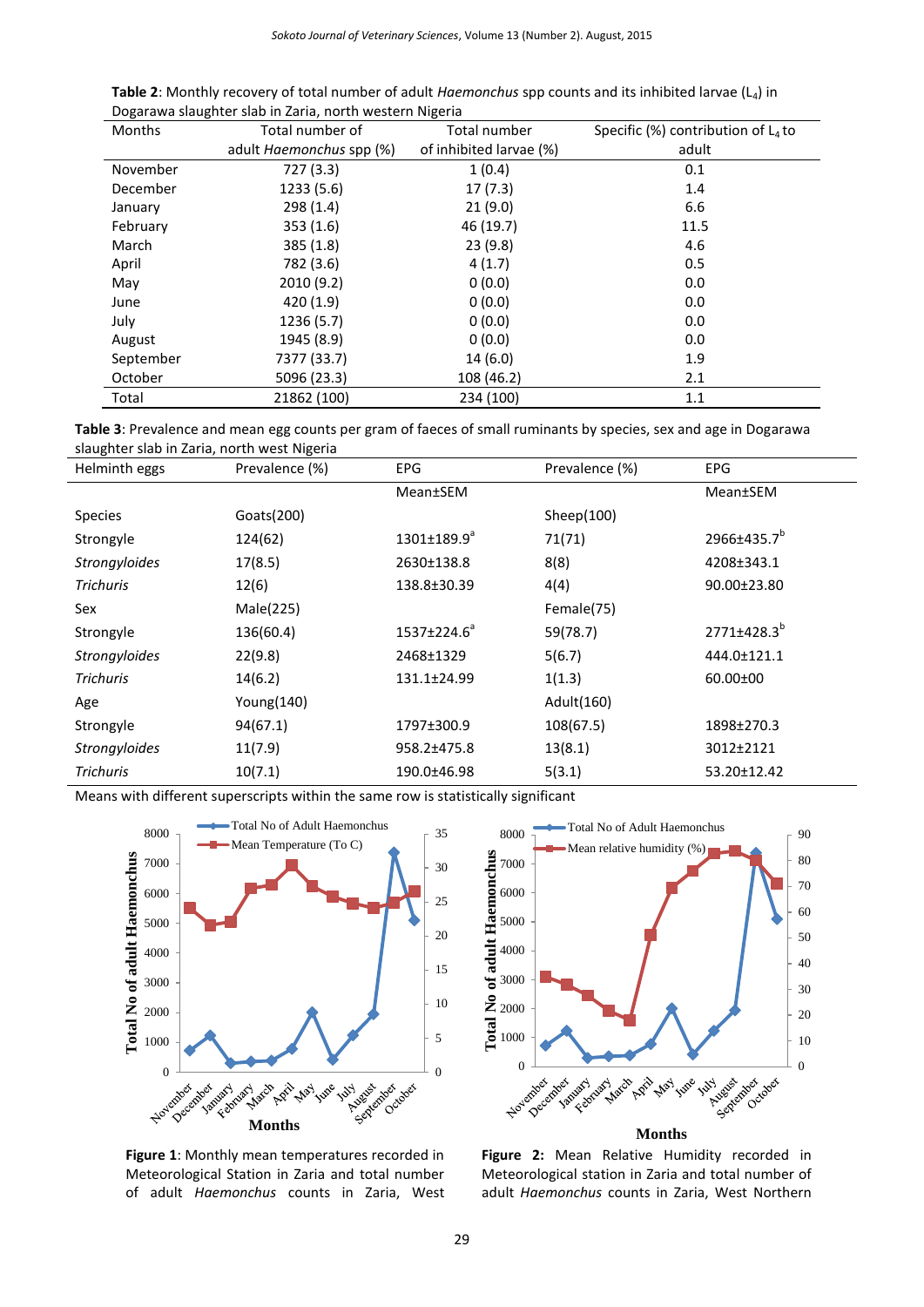#### Northern Nigeria **Nigeria** Nigeria



**Figure 3**: Monthly total rainfall recorded in Meteorological station in Zaria and total number of adult *Haemonchus* counts in Zaria, north west Nigeria

Among the three nematode egg types recovered, only strongyle eggs in goats and sheep was statistically significant (P< 0.05). The mean egg counts per gram of faeces of Strongyle eggs was higher in sheep than in goats (P<0.05) and higher in females than in males (P< 0.05). There was no statistical difference for strongyle eggs among different ages of small ruminants. In goats, the mean egg counts were highest for *Strongyloides* (2630±138.8) and lowest for *Trichuris*  (138.8±30.39). For sheep, the mean egg counts were highest for *Strongyloides* (4208±343.1) and lowest for *Trichuris* (90.00±23.80). Figures 4 & 5 show seasonal variation of mean egg counts per gram recovered from goats and sheep. The mean strongyle egg counts of goats and sheep were significantly (p<0.05) higher during the late rainy season than other seasons. *Strongyloides* ova were higher in goats during early rainy season. The *Trichuris* egg types encountered during the study did not show any definite seasonal variations (P< 0.05).

# **Discussion**

In the present study, *Haemonchus* spp. and *Trichostrongylus* spp. were the abomasal nematodes recovered. *Haemonchus* spp. was recorded in higher prevalence and worm burden in both species of the small ruminants. The high biotic potential and shorter generation interval of *Haemonchus* (Torres-Acosta *et al.,* 2003) allows its greater contamination of pastures and reinfection of animals. This probably accounts for its high prevalence than *Trichostrongylus* spp. encountered in this study. This high prevalence rate and worm burden was in accordance with the



**Figure 4:** Seasonal variation of egg per gram counts of faeces in goats in Dogarawa slaughter slab in Zaria, north west Nigeria



**Figure 5:** Seasonal variation of egg per gram counts of faeces in sheep in Dogarawa slaughter slab in Zaria, north west Nigeria

findings of Chiezey (2005) in Zaria Nigeria. The prevalence was however higher than the findings of Nwosu *et al. (*2007) conducted in North eastern Nigeria.

The average *Haemonchus* worm count of sheep is significantly higher than goat. The higher prevalence and worm burden of haemonchosis in sheep than goats may be attributed to a variety of factors like ground grazing habit of sheep and extensive pasture grazing when compared with goats (Javed *et al.,* 1992). This study revealed that majority of small ruminants harbouring adult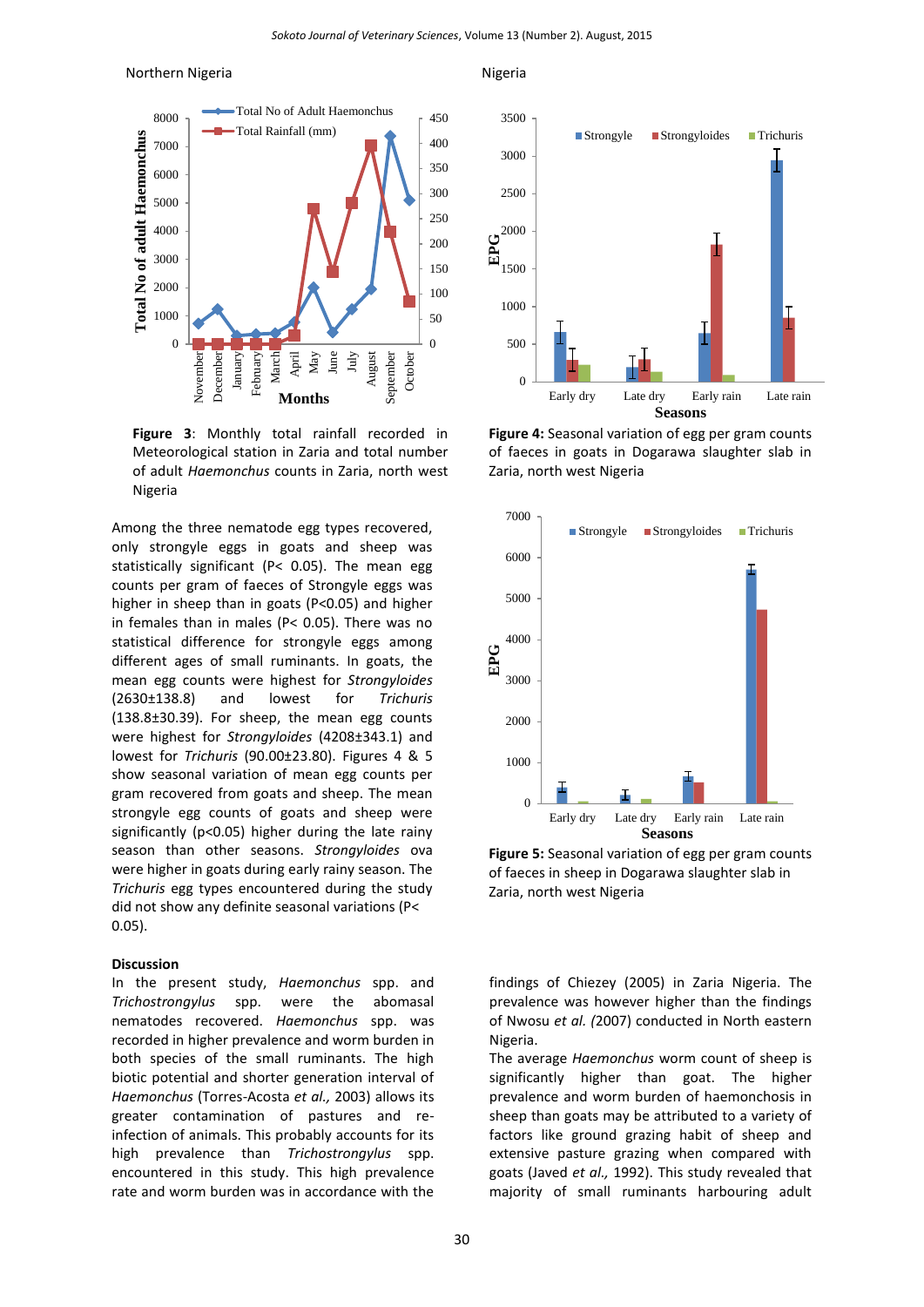abomasal nematodes had light to moderate degree of infection but very small proportions had heavy degree of infection. This was also true for the mean faecal egg counts (FEC).

It was observed that the female animals had higher infection of *Haemonchus* than males. This finding supports the general understanding of helminth infections that female animals are more susceptible to helminthiasis. Sex difference in helminth infection has been attributed to differences in sex hormones especially during the peri-parturient period due to a decreased immune status (Urquhart *et al.,* 1996; Valcarcel & Romero, 1999).

Age was considered an important risk factor in gastrointestinal tract (GIT) helminthiasis (Raza *et al.,* 2007). In this report the adult worm load of *H. contortus* is higher in adults as compared to young ones. This is probably due to the fact that the adult animals can withstand higher infection without much adverse effect leading to chronicity of infection. Also there was the likelihood that the young animals had been given anthelmintic which made them eliminate helminths infection.

In the present study, adult *Haemonchus* burdens were high from May to October while *Trichostrongylus* was prevalent during the late rain. When this finding was correlated with weather data, it seemed that *Haemonchus* thrives in higher temperature conditions while *Trichostrongylus* spp. thrives in seasons with a cooler temperature. This finding is consistent with that of Ogunsusi & Eysker (1979).

The proportion of inhibited larvae recorded in this study agrees with report of Fayza *et al.* (2003) in desert sheep. The higher number of inhibited larvae recorded in this study during the late dry season without recording any inhibited larvae during the early rain season contradicts the report of Ogunsusi & Eysker (1979) who reported inhibited larvae throughout the rainy season in the Zaria. In *Haemonchus* spp*,* inhibited development represents a seasonal phenomenon, enabling the parasite to survive unfavourable conditions such as winter or a dry season. Our findings are also similar to other epidemiological studies on nematode parasites of small ruminants in semiarid regions of the African continent, where inhibition of *H. contortus* is a feature during the adverse climatic periods of the year (Getachew *et al.,* 2007). However, the increased number of inhibited larvae in this study during the late rainy season (September and October) agrees with the results of Ogunsusi & Eysker (1979) who reported greatest numbers of inhibited larvae of *H. contortus* during the long rainy seasons in the Zaria. The inhibited development may also be

associated with host resistance (Chiejina, 1986; Getachew *et al.,* 2007) whereby the presence of adult worms causes the "feedback" inhibition of incoming infective larvae which go into arrest until the adult worm population decreases in number or is eliminated (Armour, 1982; Gibbs, 1986).

The nematode egg types recovered from both goats and sheep were those of strongyles, *Strongyloides* and *Trichuris* spp. The result showed that strongyle egg was the most prevalent and higher in sheep than in goats, respectively. This result agrees with the report of Jatau *et al. (*2011) in the same region as well as other regions in Nigeria (Nwosu *et al.,* 1996). Strongyle egg counts reflect not only the presence of *Haemonchus* and *Trichostrongylus* but also of other Trichostrongylid parasites that may have been present in the other parts of the gastrointestinal tract.

Optimal development of eggs and pre infective stages into  $L_3$  occurs between 15°C and 30°C, but development will take place at varying rates within the temperature range of 4°C to 35°C if moisture is present (Vlassoff *et al.,* 2001). The temperature conditions were adequate all year round in the study area and never fell below 20°C throughout the study months. However, the rainfall seemed to be the limiting factor in the months with least helminth prevalence. In the humid and savannah zones of the tropics, rainfall is the major factor determining the availability and transmission of strongylid nematodes in sheep and goats on natural pastures (Ogunsusi, 1979; Fakae, 1990).

The high prevalence of *Strongyloides* recorded during early rain may be due to the fact that *Strongyloides* life cycle consists of a parasitic generation and a free-living generation. Under unfavourable conditions *Strongyloides* exists as free living. The life cycle of strongyloides includes a free living generation in which the egg develops in the soil to free living male and female when environmental conditions are unfavourable. Successive generations of free living adults can be produced in this way, but as soon as conditions become favourable, the eggs produced by free living female go on to produce larvae that are the same as the infective  $L_3$  stage larvae that penetrate the skin to infect animals. From the findings of nematode counts at necropsy and egg per gram (EPG), there is a gradual build up of adult worm populations in grazing animals leading to the peak EPG recorded at about the peak of the rainy season. Thereafter, EPG declined with the lowest numbers being encountered about the peak of the dry season.

In conclusion, the result of this study clearly shows that haemonchosis is one of the major helminth diseases of small ruminants in Savannah climate of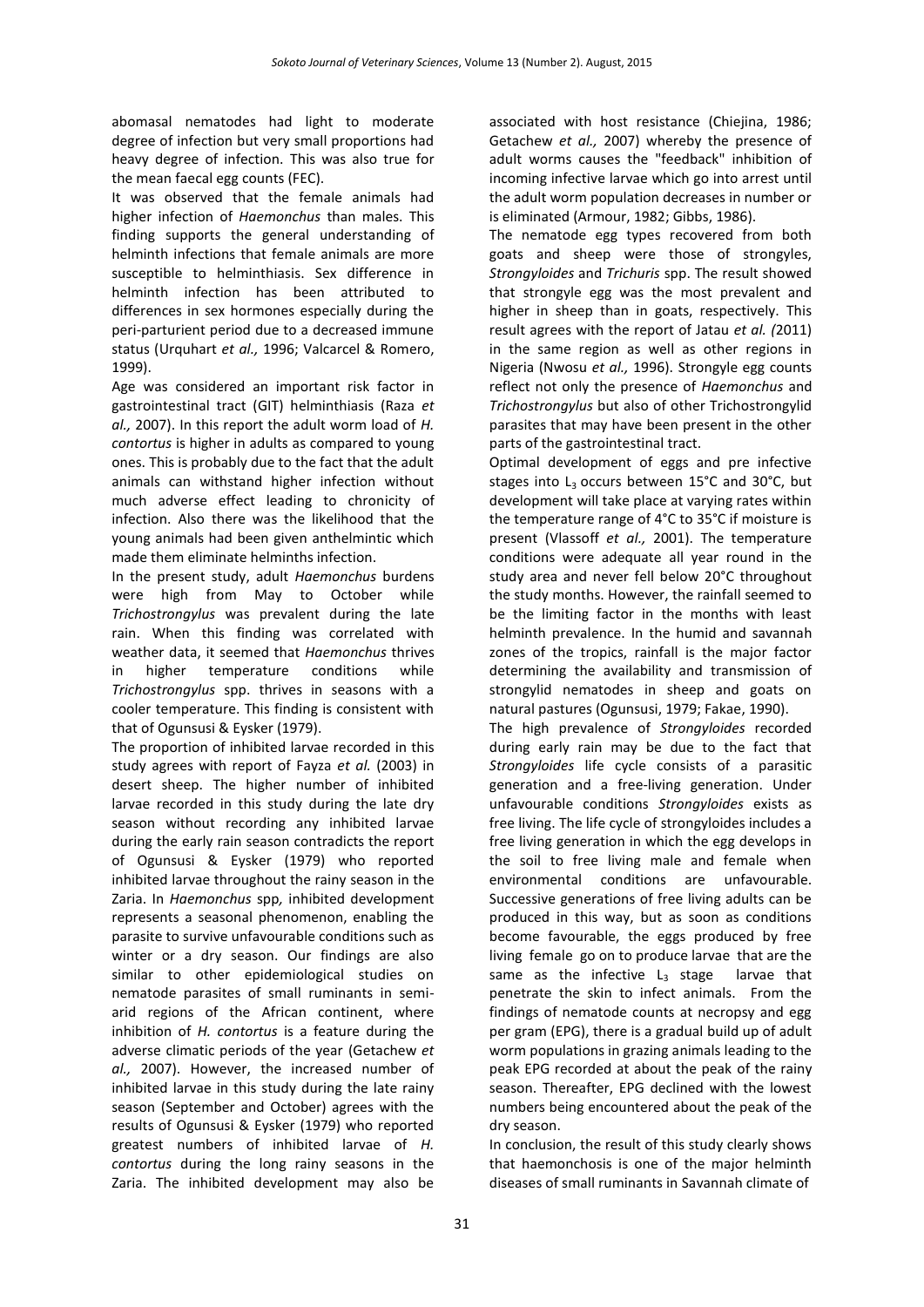north west Nigeria. Subclinical infections are the most important forms of infection since they are associated with economic losses such as poor growth rates and reduced weight gain. This may be one of the contributory factors to low productivity in the study areas. Therefore there is need to educate livestock farmers in the study area on the need for good management and strategic deworming in order to increase livestock productivity.

# **References**

- Abegaz S. & Awgichew K (2009). Estimation of weights and age of sheep and goats. Technical Bulletin No 23. *Ethiopian Sheep and Goat Productivity Improvement Programme (ESGPIP)* United State Agency for International Development (USAID). Pp 14.
- Armour J (1982). An approach to the epidemiology of helminthiasis in grazing ruminants. In: *Proceedings of Symposium on Nuclear Techniques in the Study of Parasitic Infections,*  Vienna, Austria: International Atomic Energy Agency. Pp 167-177.
- Ati OF Stiger CJ Iguisi EO & Afolayan JO (2009). Profile of rainfall change and variability in Northern Nigeria. *Research Journal of Environmental and Earth Science,* 1**(2**): 58-63.
- Baah J Tuah AK Addah W& Tait RM (2012). Small ruminant production characteristics in urban household in Ghana. *Livestock Research for Rural Development,* **24**(5): 86.
- Bambou JC Larcher T Ceï W Dumoulin PJ & Mandonnet N (2013). Effect of experimental Infection with Haemonchus contortus on Parasitological and Local cellular Responses in Resistant and Susceptible Young Creole Goats. *BioMed Research International,* ID 902759 9.
- Chiejina SN (1986). The epizootiology and control of parasitic gastro-enteritis of domesticated ruminants in Nigeria. *Helminthological Abstracts* (Series A), **55**:413-429.
- Chiezey NP (2005). *Haemonchus contortus* and some haemosporozoan infections in goats in Zaria. *Nigerian Journal of Parasitology,* **26**(1): 13-17.
- Dalhatu M & Ala AL (2010). Analysis of fish demand in Sokoto metropolis, Sokoto, Nigeria. *Nigerian Journal of Basic and Applied Science,* **18** (2): 154-159.
- Fakae BB (1990). Seasonal changes and hypobiosis in *Haemonchus contortus* infection in the West African Dwarf sheep and goats in the Nigerian

### **Acknowledgement**

We wish to appreciate the support of the International Atomic Energy Agency (IAEA), Vienna for providing some research materials. Also we acknowledge the support of the staff of Department of Veterinary Parasitology and Entomology, Ahmadu Bello University, Zaria Nigeria.

> derived Savanna. *Veterinary Parasitology,* **36**(1-2)**:** 123-130.

- Fayza AO Bushara HO Osman AY & Majid AA (2003). The Seasonal Prevalence of Adult and Arrested L4 larvae of *Haemonchus contortus*  in Naturally Infected Sudanese Desert Sheep. *The Sudan Journal of Veterinary Resources,* **18**: 89-92.
- Getachew T Dorchies P & Jacqueit P (2007). Trends and challenges in the effective and sustainable control of Haemonchus contortus infection in sheep. *Parasite,* **14**(1)**:** 3-14.
- Gibbs HC (1986). Hypobiosis in parasitic nematodes: an update. *Advances in Parasitology,* **25**: 129- 166.
- Jatau ID Abdulganiyu A Lawal AI Okubanjo OO & Yusufu KH (2011). Gastrointestinal and haemoparasitism of sheep and goats at slaughter in Kano, northern-Nigeria. *Sokoto Journal of Veterinary Sciences*, **9**(1):7-11.
- Javed MS Iqbal Z & Hayat B (1992). Prevalence and economics of haemonchosis in sheep and goats. *Pakistan Veterinary Journal,* **12**(1): 36- 38.
- Nwosu CO Madu PP & Richards WS (2007). Prevalence and seasonal changes in the population of gastrointestinal nematodes of small ruminants in the semi-arid zone of north eastern Nigeria. *Veterinary Parasitology*, **144**(1-2): 118–124.
- Nwosu CO Ogunrinade AF & Fagbemi BO (1996). Prevalence and seasonal changes in the gastro-intestinal helminths of Nigerian goats. *Journal of Helminthology,* **70** (4): 329-333.
- Ogunsusi RA (1979). Termination of arrested development of Trichostrongylids in Northern Nigeria. *Resources Veterinary Sciences,* **26**(2): 189–192.
- Ogunsusi RA & Eysker M (1979). Inhibited development of trichostrongylids of sheep in northern Nigeria. *Resources Veterinary Sciences,* **26**(1): 108-110.